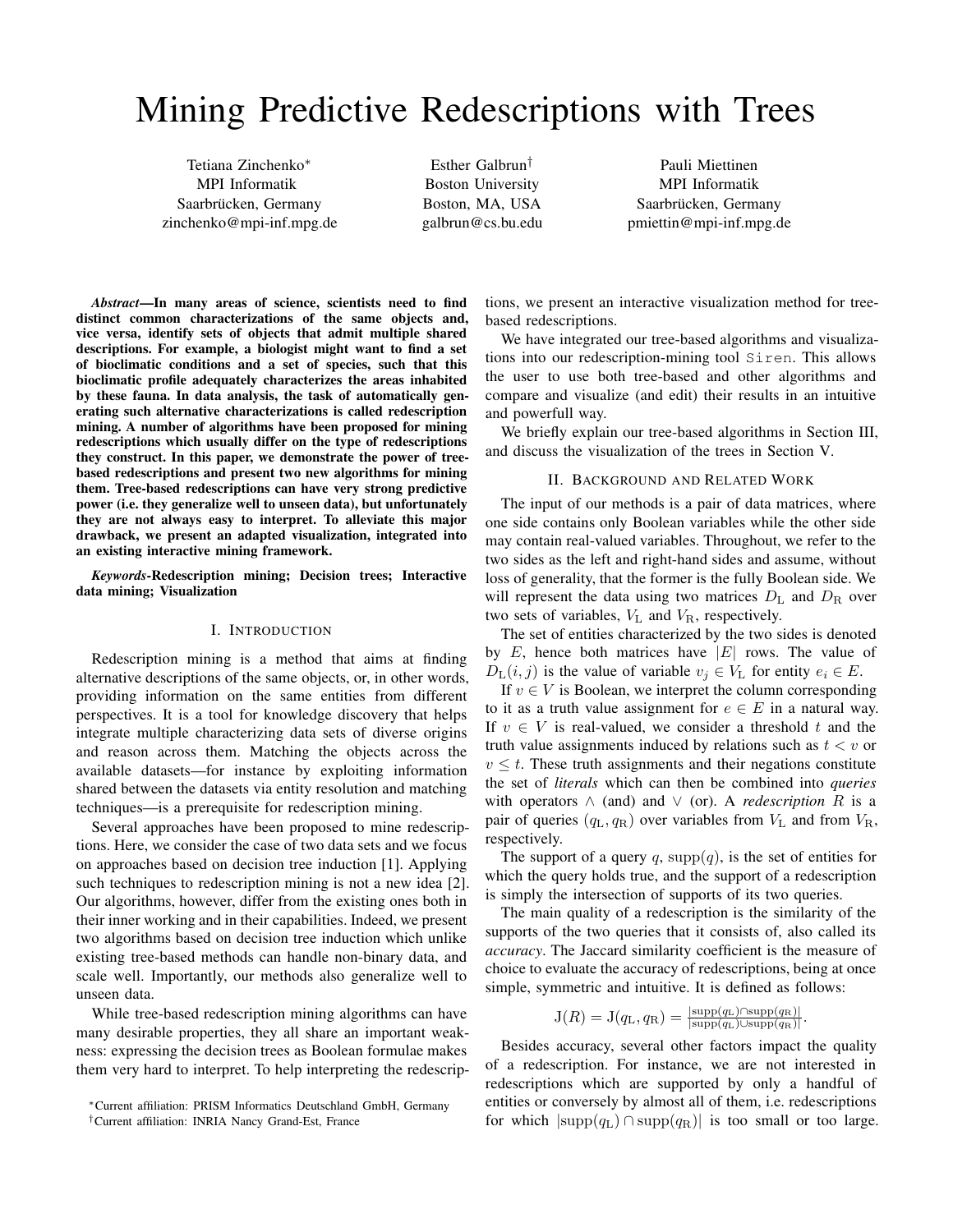Furthermore, redescriptions should also be statistically significant. To evaluate the significance of results, we use *p*-values as in [3]. Our algorithms incorporate parameters to account for these preferences.

In short, given two data matrices, redescription mining is the task of searching for the best matching pairs of queries, one query over each of the data sets.

Related Work. The problem of mining redescriptions was introduced by Ramakrishnan et al. [2]. They proposed an algorithm called CARTwheels based on decision trees, with an alternating approach to grow decision trees from which redescriptions are then extracted [4].

Algorithms employing heuristics—rather than growing decision trees—to produce pairs of queries that are almost equivalent on the given data set were presented in [5]. Theses algorithms rely on different strategies to prune the search space. By means of an efficient on-the-fly discretization, such heuristics were extended to real-valued data, resulting in the ReReMi algorithm [3].

The main feature of redescriptions is their ability to describe data from different points of view, i.e. their "multi-view" aspect. A similar approach is taken by some other methods such as Multi-label Classification [6], Emerging Patterns [7], and Subgroup Discovery [8] to name a few (see [3] for more details). The main differences between redescription mining and these methods are that redescription mining aims to find multiple descriptions simultaneously for a subset of entities which is not specified *a priori*, it selects only relevant variables from a potentially large number, and it is symmetric, in the sense that it handles both sides of the data similarly.

#### III. ALGORITHMS

Our algorithms rely on decision tree induction for mining redescriptions. More specifically, we grow two trees in opposite directions, gradually increasing their depth and matching their leaves. We use *classification and regression trees (CART)* [9] for this purpose, but any other approach to induce decision trees can be exploited as well. What follows is a succinct description of the algorithms; more detailed explanation can be found in [10].

Growing Trees. Our input is a pair of data matrices, where one side (w.l.o.g. the left-hand side) contains Boolean attributes while the other side may contain real-valued attributes.

We use the Boolean variables to initialize our procedure. That is, a column of  $D_{\text{L}}$  provides the target vector for building the first tree. The vector of predictions output at one step is then used as the target vector when growing a tree over attributes from the other side during the next step, in alternating iterations.

This procedure continues to alternate between growing trees over either side of the data, until any of the following three stopping conditions is met:  $i$ ) no tree can be induced with the given parameters, *ii)* the maximal tree depth chosen by the user is reached, or *iii)* the prediction vector obtained from the new tree is identical to the one previously obtained on that side, i.e. the tree growing procedure has reached a fixed point.

A tunable parameter,  $l_{\min}$ , controls the minimum number of entities allowed in any leaf of the tree. This helps to combat overfitting and terminate the tree induction earlier.

We present two algorithms which follow the process described above but differ in their strategy for growing trees.

*The SplitT Algorithm.* Our first algorithm grows a new classification tree at each iteration while progressively increasing their depth. As explained above, a column from the Boolean side, *D*L, is initially used as target vector to induce a tree over the other side,  $D_{\rm R}$ . This first iteration produces a tree of depth one with two leaves, which are labelled according to the majority class of the entities they contain, one positive and one negative. The corresponding binary prediction vector for the entities is then used as a target vector to grow a new tree over  $D_{\rm R}$ , this time of depth two. In turn, the prediction vector is used as a target to learn from scratch a tree of depth two over  $D_{\rm R}$ , and so on.

*The LayeredT Algorithm.* Our second algorithm grows trees layer by layer instead of building a new tree from scratch in each iteration. One layer is added to the current candidate tree by appending a new decision tree of depth one to each of its branches, each learnt independently from the others.

Extracting Redescriptions. At the end of the alternating process we obtain a pair of decision trees, over either sets of variables. Their leaves are labelled as belonging either to the positive or the negative class and matched throught the common entities.

The extraction of a redescription from such a pair of decision treesworks as follows. From either tree we obtain a query over the variables from that side charaterizing the positive class. One literal is constructed for each node of the decision tree using the associated splitting variable and threshold. Then, literals leading to the positive leaves are combined into a query, using conjunctions  $( \wedge )$  to combine literals within one branch and disjunctions (∨) to combine different branches.

The output of our algorithms consists of the collected redescriptions over all induced tree pairs.

Extending to fully non-Boolean settings. Both of our proposed algorithms can be applied when neither side is fully Boolean. In such cases, a binarization or a clustering routine can be applied to one of the sides to process real-valued and categorical attributes as necessary. However, this might require domain knowledge and some amount of trial and error to determine the most appropriate discretization settings.

#### IV. EXPERIMENTAL EVALUATION

In this section we investigate the predictive power of redescriptions. Extensive experiments on the behaviour of our tree-based algorithm on synthetic and real-world data can be found in [10].

*Datasets.* In our first dataset, Bio, the entities represent geographic areas of Europe, the left-hand side records the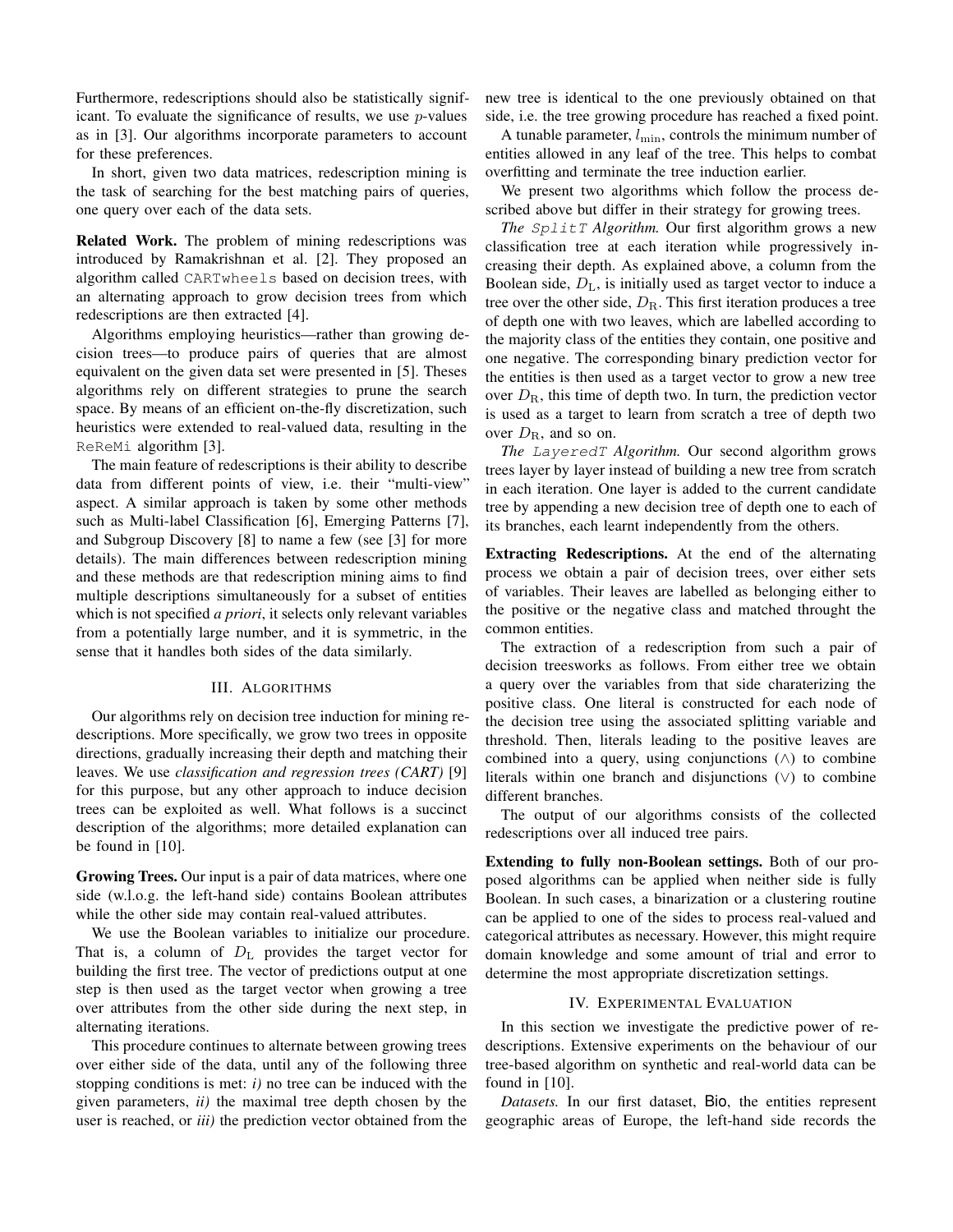

Fig. 1. Visualizations a redescription from Bio, its queries displayed as a pair of classification trees (left) and its support plotted on a map (right).

presence of various mammals species [11] while the righthand side consists of bioclimatic variables, that is, monthly average rainfall and monthly average, minimum, and maximum temperatures [12] (|*E*| = 2575, |*V*L| = 194 and  $|V_{\rm R}| = 48$ ). We extract a subset of this data, which we denote as Bio*<sup>S</sup>* , by selecting only areas from Northern Europe, namely areas located at latitudes between 50 and 71◦ North, and keeping only the average monthly temperatures and rainfall  $(|E| = 1271, |V_L| = 194$  and  $|V_R| = 24$ ). Our third data set, DBLP, is extracted from the popular computer science bibliography.<sup>1</sup> The entities are researchers and one side records the co-authorship graph while the other side records the number of their publications in each of the major conferences considered ( $|E| = 2345$ ,  $|V_L| = 2345$ , and  $|V_R| = 19$ ).

*Methods.* We compared the redescriptions obtained with our proposed algorithms SplitT and LayeredT, to those returned by the ReReMi [3] and CARTwheels [2] algorithms (implementations provided by the authors).

To study the ability of the redescription to generalize to unseen data, we selected 80% of the entities, mined redescriptions from this training set then assessed their accuracy on the full original data sets.

For the DBLP data set, entities were split at random between training and hold-out sets. For Bio and Bio*<sup>S</sup>* , we had to take into account the North–South trends in climate data: predicting conditions in North with data from South (or vice versa) is unlikely to succeed. Hence we sampled longitudes, and the hold-out set consisted of all point laying (roughly) on the sampled longitudes (in total 20% of entities were held out).

With Bio and Bio*<sup>S</sup>* we set the minimum support to 200, the maximum support to 1800 (for DBLP 5 and 1300 respectively) and the maximum *p*-value to 0*.*05 for all algorithms.

*Results.* The CARTwheels algorithm was only able to run on the Bio*<sup>S</sup>* data, running out of memory with the others. As CARTwheels also requires all-binary data, we binarized the climate data in Bio*<sup>S</sup>* . We tested various techniques, and the results we report here are based on segmenting every variable in 4 segments, as this gave the best results with all of the tested methods.

As our goal is to find redescriptions that hold well in the unseen data, we measure the quality of the generalization using the average ratio of the accuracy of the redescriptions in the training data to their accuracy in the full data. If this ratio is significantly below 1, we conclude that the redescriptions did not generalize well.

Statistics for this experiment are reported in Table I. On Bio*<sup>S</sup>* , SplitT and CARTwheels achieve essentially the same quality, both returning high-accuracy redescriptions that generalize well. CARTwheels' larger number of redescriptions is due to the fact that it returned multiple almost-identical redescriptions. LayeredT also reported redescriptions that generalize well, although their overall accuracy was lower than with the other methods, while ReReMi apparently overfitted. On Bio, we observe similar behaviour from SplitT, LayeredT, and ReReMi (CARTwheels could not be used on this data) with SplitT giving the best overall results.

On the DBLP data, SplitT is the only algorithm returning results that are both accurate and generalize well, although most of its redescriptions had lower supports than the redescriptions returned by the other methods: LayeredT

<sup>1</sup>http://www.informatik.uni-trier.de/∼ley/db/